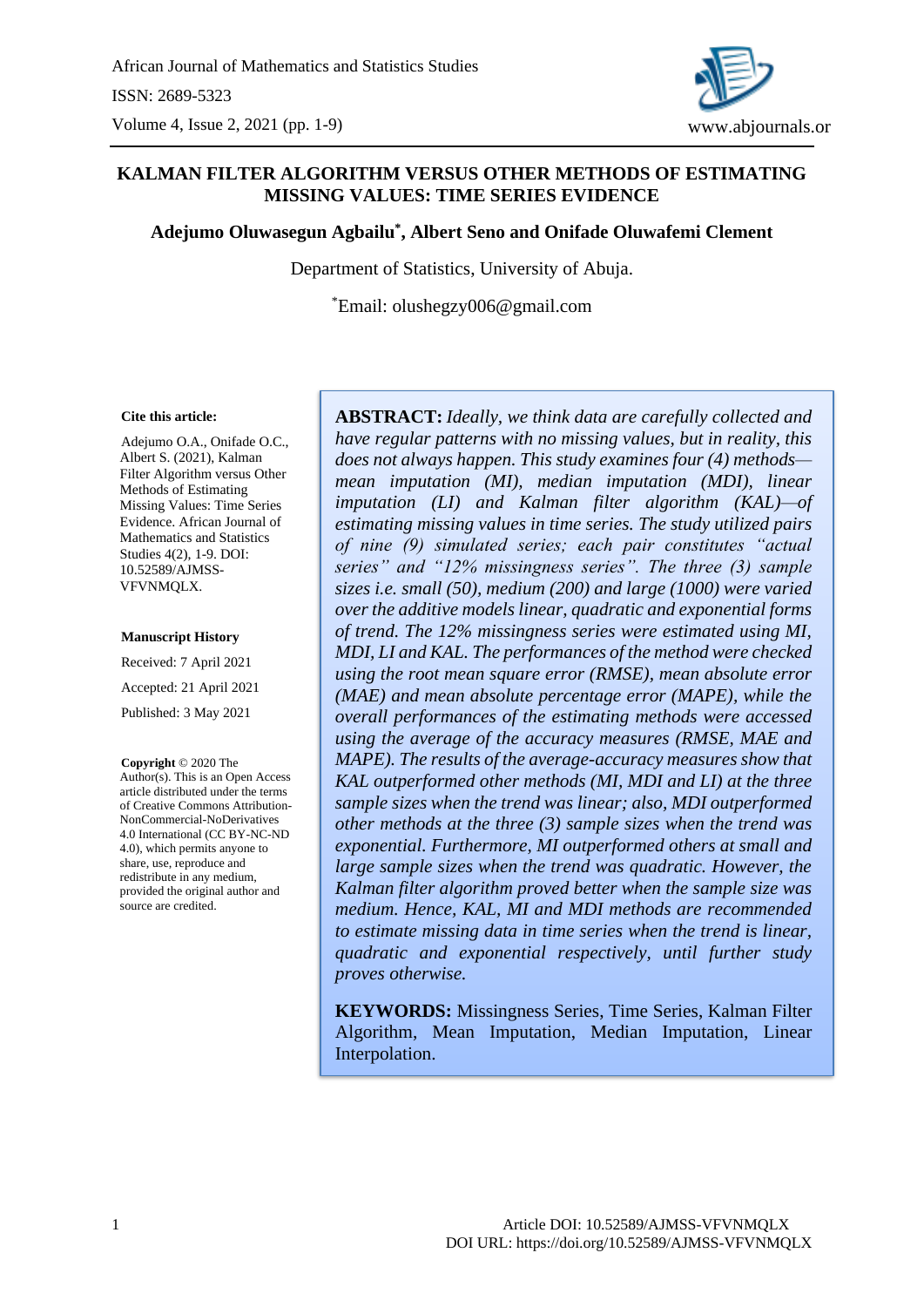

# **INTRODUCTION**

Practically, we habitually analyse and make inferences using real data. In an ideal world, we would think that the data are carefully collected and have consistent patterns with no outliers or missing value. In reality, this is not always true, therefore an important part of the initial examination of the data is to assess the eminence of the data and to consider modifications where necessary. The handling of missing data has been an issue in statistics for some time, but it has come to the fore in recent years as it has gained the attention of many studies such as [1], [2], [6], [7], [10] and so on. The missing values occur for the reason that some observations may not be made at a particular time due to faulty equipment, lost records, natural disaster, or a mistake, which cannot be rectified until a time in the future. This problem is frequently encountered in time series data, since the data are records taken over time. Missing observations possibly will make the identification of the nature of time series data problematic. Many missing observations might be virtually impossible to obtain, either because of time or cost limitations [7].

Diverse methods of estimating missing observations for time series data have been employed in literature. In early studies, [9] examined classical filtering and prediction in relation to missing observations in time series. Jones [8] later extended [9] methods to observational error. Harvey and Pierse [5] highlighted the importance of state space modelling and Kalman filter to the problems of missing data in times series. Recently, several methods of determining missing observations have continued to evolve. Chiewchanwattana [3] developed a new algorithm for the imputation of missing samples of time series data. The algorithm was based on the observation that time series data that are manifestations of natural phenomena contain several sets of similar time series subsequence. The algorithm was achieved by finding a complete subsequence that is similar to the missing sample subsequence and imputing the missing samples from the complete subsequence.

In addition, [10] developed a novel approach that interpolates within data and imputes across data streams. They named the approach Multi-directional Recurrent Neural Net-work (M-RNN). [7] also proposed new methods of estimating missing values in time series data. The new methods proposed were based on the rows, columns and overall averages of time series data arranged in a Buys-Ballot table with m-rows and s-columns. Their new methods assume that only one value is missing at a time, the trending curve may be linear, quadratic or exponential and the decomposition method is either additive or multiplicative. Reference [4] compared different interpolation algorithms of estimating missing values in time series. They examined three (3) interpolation algorithms, namely: Radial Basis Function (RBF), Moving Least Squares (MLS) and Adaptive Inverse Distance Weighted (AIDW). Their study confirmed Lancaster's MLS as the best and also found that the number of nearest observed values for reference and the distribution of missing values could strongly affect the accuracy of imputation. In view of the aforementioned, treatment of missing data has been an issue in statistics in recent times. Therefore, this paper was set to add to existing literature by comparing the Kalman filter algorithm method of estimating missing values to other methods of estimation such as Mean Imputation, Median Imputation and Linear Interpolation.

The rest of this paper was organized as follows: In section 2, the methodologies employed in this work were discussed. Data and empirical results were presented in section 3 and conclusion was made in the final section.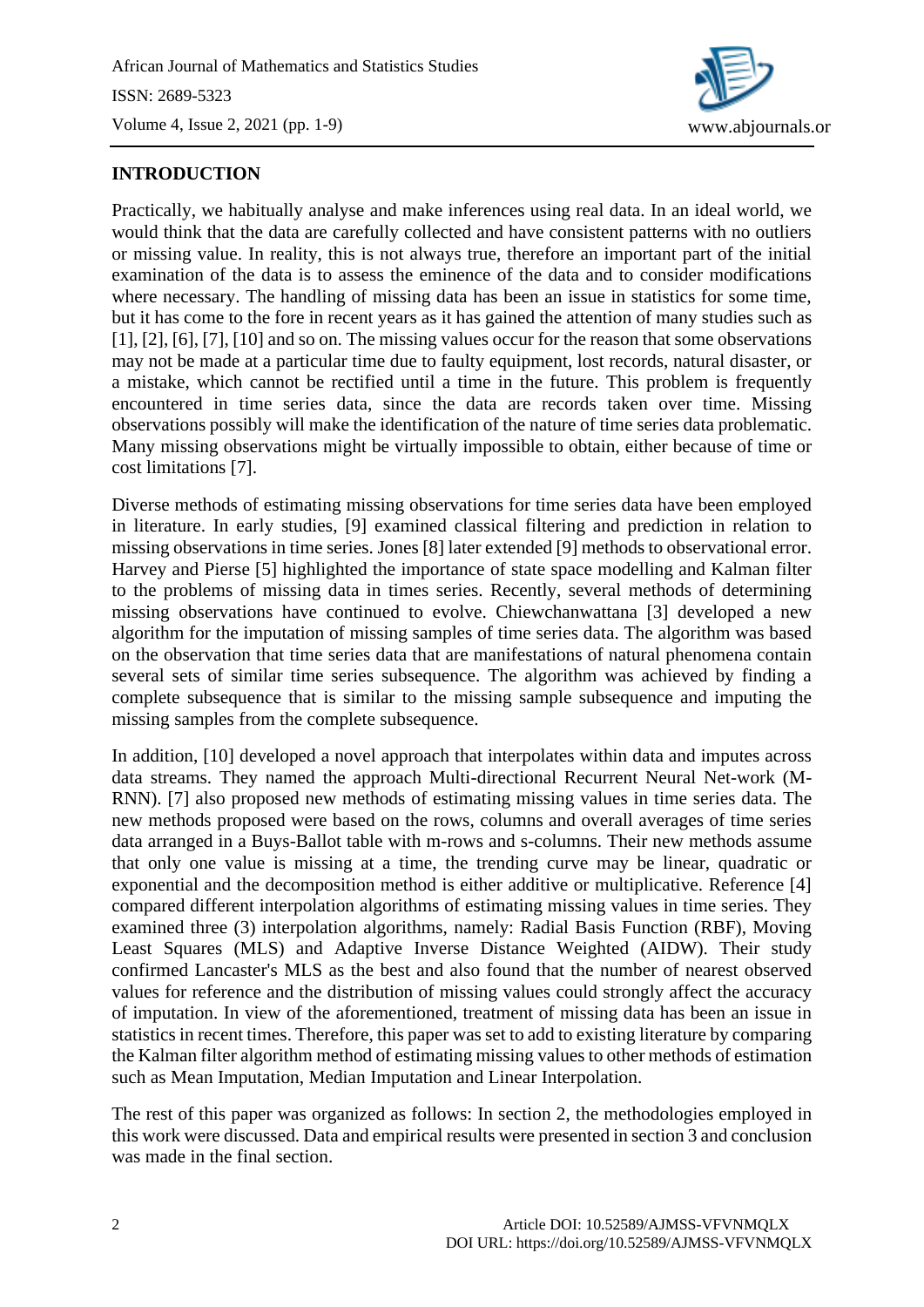African Journal of Mathematics and Statistics Studies ISSN: 2689-5323 Volume 4, Issue 2, 2021 (pp. 1-9)



# **METHODOLOGY**

### **Methods of Estimating Missing Values**

This paper utilized four methods of estimating missing values namely mean imputation (MI), median imputation (MDI), linear interpolation (LI) and Kalman filter (KAL).

### **A. Mean Imputation**

Mean imputation (MI) is a simple method of missing values estimation. It involves the replacement of the missing value with the mean of the values before the missing position(s). This is realized by taking the total i.e. summation, of the values and dividing by the number of observations before the missing position(s). This method maintains the sample size and is easy to use.

$$
MI = \hat{X}_{(i-1)s+j} = \frac{1}{(i-1)s+j-1} [X_1 + X_2 + X_3 + \dots + X_{(i-1)s+j-1}] \tag{1}
$$
  

$$
MI = \frac{1}{n^*} \sum_{t=1}^{n^*} X_t \tag{2}
$$

where  $\mathbf{n}^* = (\mathbf{i} - \mathbf{1})\mathbf{s} + \mathbf{j} - \mathbf{1}$  is the number of observations preceding the missing observation(s).

### **B. Median Imputation**

Series median (MDI) estimates the missing value with the median of the remaining series. Symbolically, the series median is given by:

$$
MDI = \widehat{X}_{(i-1)s+j} = X_{\frac{N^*}{2}th}
$$
\n<sup>(3)</sup>

where  $N^*$  = total number of observations excluding the missing values.

#### **C. Linear Interpolation**

This method replaces missing values using a linear interpolation. It utilizes the last valid value before the missing value and the first value after the missing value for the interpolation. The linear interpolation (LI) for estimating missing values is given by:

$$
LI = \widehat{X}_{(i-1)s+j} = \frac{1}{2}(X_{(i-1)s+j-1} + X_{(i-1)s+j+1})
$$
\n(4)

## **D. Kalman Filter Algorithm**

The Kalman filter (KAL) is a statistical algorithm that enables certain computations to be carried out for a model cast in state space form. However, to obtain a more accurate estimate of missing values, the smoothing algorithm is performed. Let  $y_{t-1}$  denote the set of past observations and assume the conditional distribution of  $\mu_t$  given  $y_{t-1}$  is  $N(\mu_t, p_t)$  where  $\mu_t$ and  $\mathbf{p}_t$  are assumed to have been determined. Hence, the Kalman filter equations for updating the missing values from time t to  $t+1$  are given by: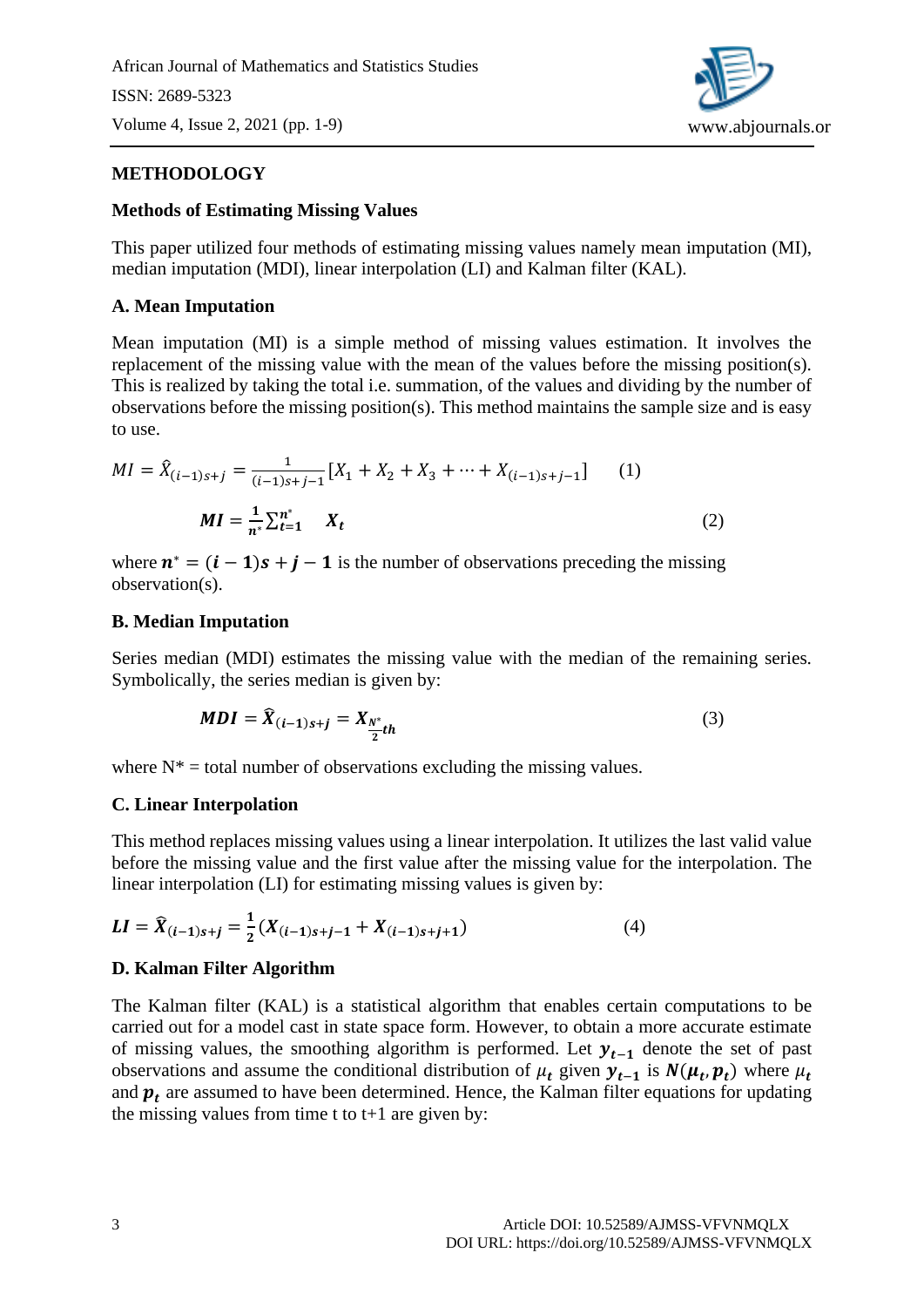African Journal of Mathematics and Statistics Studies ISSN: 2689-5323

Volume 4, Issue 2, 2021 (pp. 1-9)



$$
\mu_t = \mu_{t-1} + k_{t-1} v_{t-1}; \, v_{t-1} = y_{t-1} - \mu_{t-1}; \, p_t = p_{t-1} (1 - k_{t-1}) + \sigma_\eta^2
$$
\n
$$
k_{t-1} = p_{t-1} / f_{t-1}; \, f_{t-1} = p_{t-1} + \sigma_\varepsilon^2 \tag{4}
$$

For t = 1,2,…,n, where  $v_{t-1}$  is the Kalman filter residual or prediction (signal) error,  $f_{t-1}$  is its variance and  $k_{t-1}$  is the Kalman gain.

### **Comparison of Methods of Estimating Missing Values**

Numerous measures are available for accessing the performances of the four methods (MI, MDI, LI and KAL). We evaluate the deviation of  $\hat{X}_{(i-1)s+j}$  from the actual  $X_{(i-1)s+j}$ , which can be calculated as  $\hat{e}_{(i-1)s+j} = X_{(i-1)s+j} - \hat{X}_{(i-1)s+j}$ , in order to access the performances of the afore-mentioned methods. We compare the "Accuracy Measures" of the four methods. These "Accuracy Measures" are root mean squared error (RMSE), mean absolute error (MAE), mean absolute percentage error (MAPE) and average accuracy measures (AAM), which are defined as follows:

$$
RMSE = \sqrt{MSE} = \sqrt{\frac{1}{n} \sum_{t=1}^{n} (A_t - F_t)^2}
$$
(4)

$$
MAE = \frac{1}{n} \sum_{t=1}^{n} |(A_t - F_t)|
$$
 (5)

$$
MAPE = \left[\frac{1}{m_0} \sum_{k=1}^{m_0} \quad \left|\frac{e_k}{X_k}\right|\right] \times 100\tag{6}
$$

where  $A_t$  is the actual value in time *t*, and  $F_t$  is the forecast value in time *t*. We considered one missing value at a time for different  $m_0 < n$  position,  $n > 1$ . The overall performances of the four estimating methods were accessed using the average of the accuracy measures with the minimum average accuracy measures is the best.

## **DATA AND EMPIRICAL RESULTS**

#### **Data Source**

The nature of this study necessitated the use of simulated data. The simulated data used are simulated from the Additive Model;  $X_t = M_t + S_t + e_t$ . The generation of the datasets was done by R statistical software package. Data are simulated from the Additive Model. The trendcycle component  $M_t$  used are:  $M_t = a + bt$ , at  $a = 1 \& b = 2$  (Linear);  $M_t = a + bt +$ *ct*<sup>2</sup>, *at*  $a = 1$ ,  $b = 2$  &  $c = 3$  (Quadratic); and  $M_t = be^{ct}$ ,  $b = 10$  &  $c = 0.02$  (Quadratic). It is assumed that  $e_t \sim N(0, 1)$  for the Additive Model.  $S_t$ , where  $t = 1, 2, ..., 12$ , denotes the seasonal indices. Table 1 presents the seasonal indices used for simulation.

**Table 1.** Seasonal Indices Used for Simulation

|  |                                                                         |  |  | 8 <sup>1</sup> | $9 \mid 10 \mid$ |  |
|--|-------------------------------------------------------------------------|--|--|----------------|------------------|--|
|  | $S_t$   1.1   1.2   1.1   1   1   1   0.9   0.9   0.9   0.9   1.1   1.1 |  |  |                |                  |  |

*Note: denotes Seasonal indices for Additive model*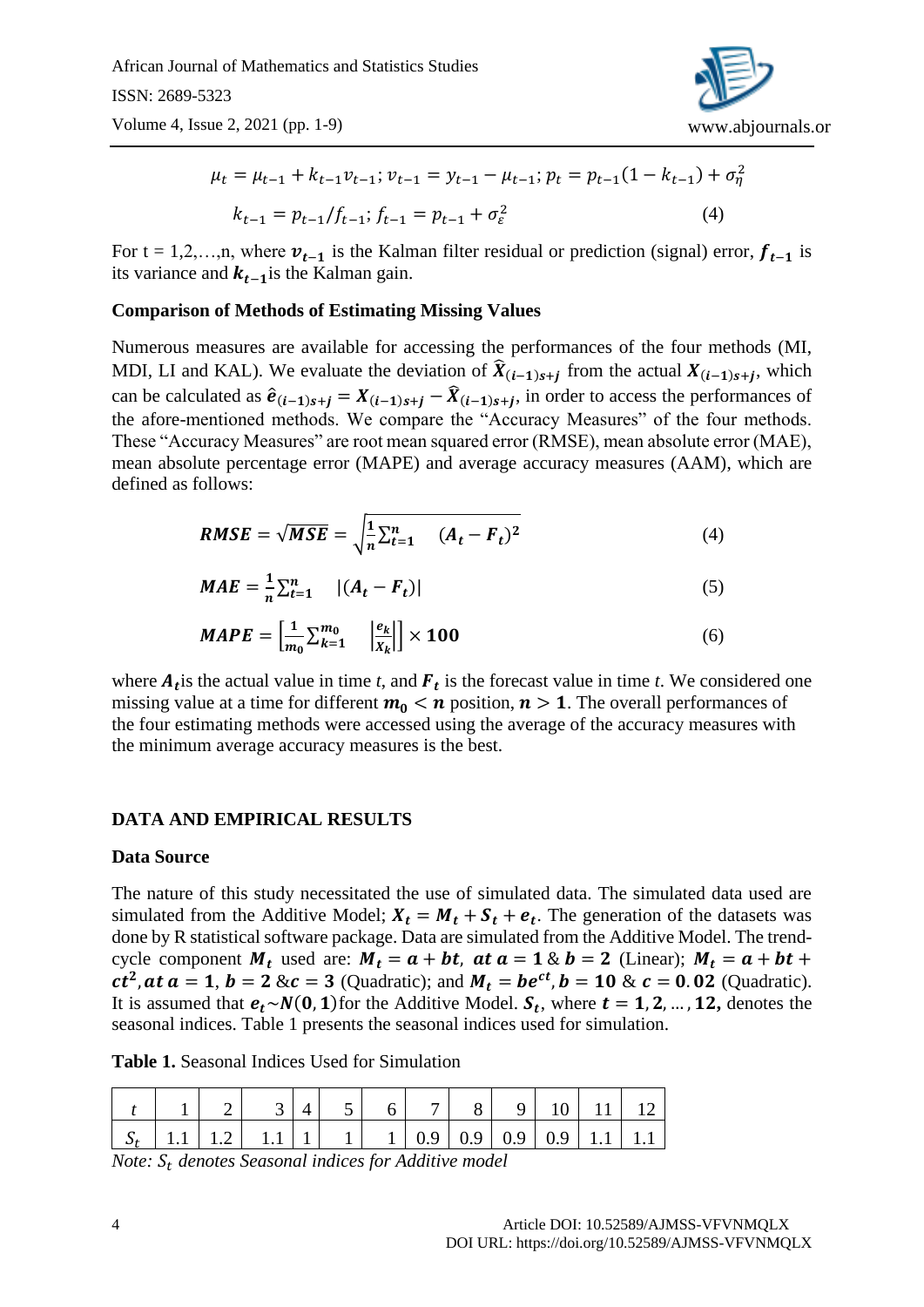

First of all, some packages in R library—such as *mcar* (for missing data simulation), *TestDataImputation* (for mean imputation and median imputation) and *interp* (for linear interpolation and Kalman filter algorithm)—were loaded. Then the aforementioned parameters were set out. Thereafter, sample sizes were varied our as follows:

- i. The small sample size, which consists of 12% missingness sets of 50
- ii. The medium sample size, which consists of 12% missingness sets of 200
- iii. The large sample size, which consists of 12% missingness sets of 1000.

The above sample sizes were varied over the additive models linear, quadratic and exponential forms of trend  $(M_t)$ . This implies that nine (9) series were stimulated with 12% missingness. The missing values in  $X_{mear}$ , were estimated using mean imputation (MI), median imputation (MDI), linear interpolation (LI) and Kalman filter (KAL) whose estimates were subsequently compared to nine-actual series  $(X_t)$ . The codes were available in the R environment for mean imputation (MI), median imputation (MDI), linear interpolation (LI) and Kalman filter (KAL) set.

# **Empirical Results**

Table 2 to Table 4 present the summary of the accuracy measures for mean imputation (MI), median imputation (MDI), linear interpolation (LI) and Kalman filter (KAL) methods of estimating missing values. Table 2 depicts results of the accuracy measures for the four methods when sample size is small, for the selected trend (linear, quadratic and exponential). In Table 2, the results show that KAL has the lowest (1.2129) average-accuracy measures (RMSE, MAE and MAPE) for linear trend components. Also, it shows that MI and MDI have the lowest ( $MI = 923.7945$ ,  $MDI = 1.5263$ ) average-accuracy measures for the quadratic and exponential trend components respectively. Hence, for small sample size, KAL returns as the best for linear trend structure while MI and MDI return as the best for quadratic and exponential trend structures respectively.

Table 3 presents the results of the accuracy measures for the four methods when sample size is medium, for the selected trend (linear, quadratic and exponential). In Table 3, the results show that KAL has the lowest (linear  $= 0.6248$ , quadratic  $= 1570.8530$ ) average-accuracy measures (RMSE, MAE and MAPE) for linear and quadratic trend components. Similarly, the results show that MDI has the lowest (929131.7571) average-accuracy measures for exponential trend components. Hence, for medium sample size, KAL returns as the best for linear and quadratic trend structures while MDI returns as the best for exponential trend structure.

| <b>Trend</b>     | <b>Accuracy</b> |        |            |        |        |
|------------------|-----------------|--------|------------|--------|--------|
| <b>Component</b> | <b>Measures</b> | MI     | <b>MDI</b> | LI     | KAL    |
|                  | <b>RMSE</b>     | 2.6495 | 2.6504     | 2.772  | 2.6725 |
|                  | <b>MAE</b>      | 1.0007 | 1.0007     | 0.9873 | 0.9593 |
| <b>Linear</b>    | <b>MAPE</b>     | 0.0075 | 0.0074     | 0.0083 | 0.0068 |
|                  | Average         | 1.2193 | 1.2195     | 1.2558 | 1.2129 |

**Table 2. Summary result of missing value estimation when sample size is small**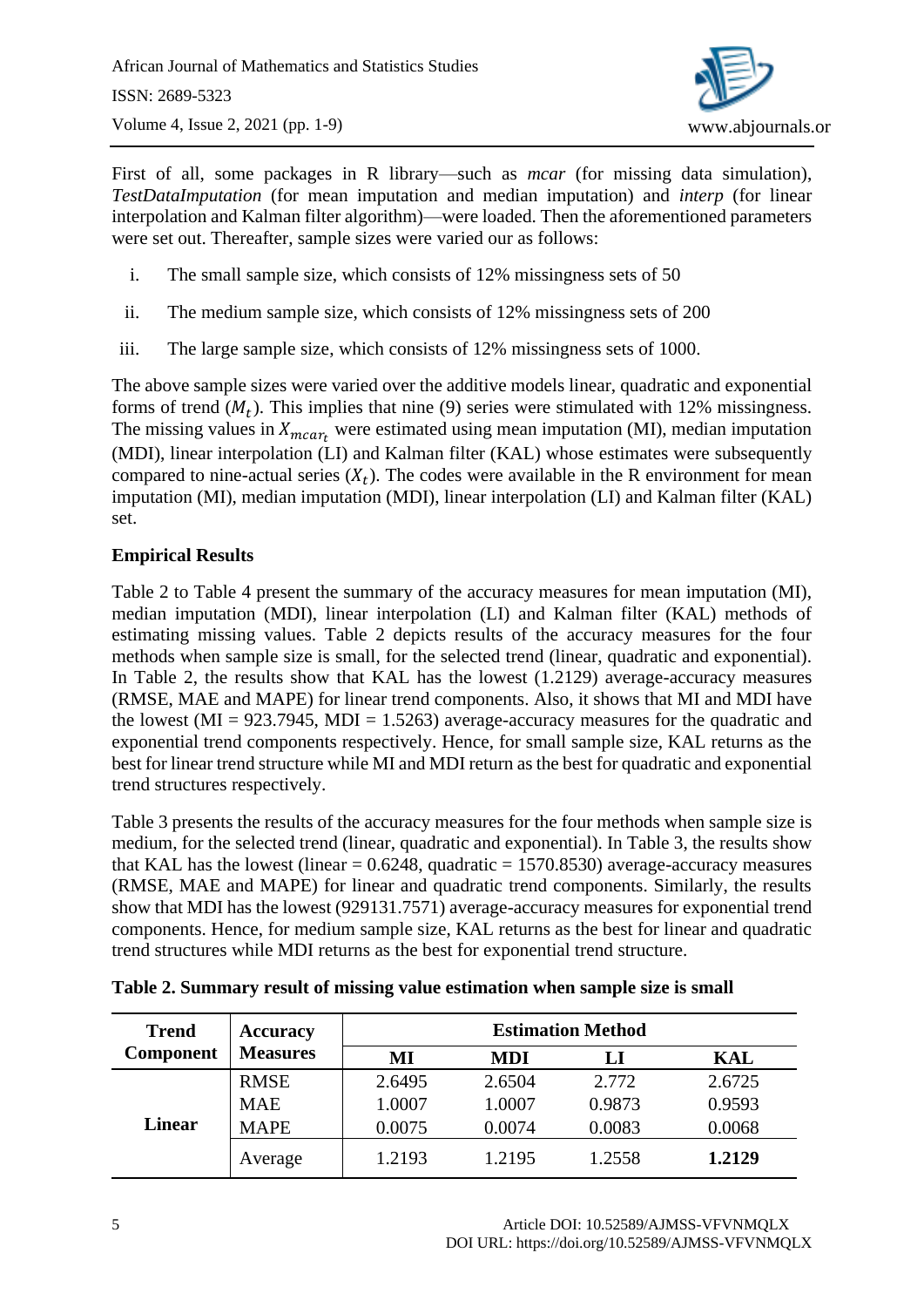African Journal of Mathematics and Statistics Studies ISSN: 2689-5323 Volume 4, Issue 2, 2021 (pp. 1-9)



|                    | <b>RMSE</b> | 2319.233  | 2562.877 | 3787.697  | 2577.596  |
|--------------------|-------------|-----------|----------|-----------|-----------|
|                    | <b>MAE</b>  | 452.1502  | 403.5013 | 890.2353  | 571.0032  |
| Quadratic          | <b>MAPE</b> | 0.0004    | 0.0003   | 0.0014    | 0.0007    |
|                    | Average     | 923.7945  | 988.7929 | 1559.3112 | 1049.5333 |
|                    | <b>RMSE</b> | 127650.9  | 3.7539   | 1895660.8 | 141424.21 |
| <b>Exponential</b> | <b>MAE</b>  | 31267.95  | 0.8245   | 268319.3  | 34198.6   |
|                    | <b>MAPE</b> | 36.7076   | 0.0006   | 140.8656  | 45.0265   |
|                    | Average     | 52985.186 | 1.5263   | 721373.66 | 58555.946 |

*Source: Researchers' compilations*

**Table 3. Summary result of missing values estimation when sample size is medium**

| <b>Trend</b>       | <b>Accuracy</b> | <b>Estimation Method</b> |            |                |               |  |  |
|--------------------|-----------------|--------------------------|------------|----------------|---------------|--|--|
| <b>Component</b>   | <b>Measures</b> | MI                       | <b>MDI</b> | $\bf{L}\bf{I}$ | KAL           |  |  |
|                    | <b>RMSE</b>     | 1.5531                   | 1.759      | 2.2403         | 1.5453        |  |  |
| <b>Linear</b>      | <b>MAE</b>      | 0.3316                   | 0.3663     | 0.4371         | 0.3282        |  |  |
|                    | <b>MAPE</b>     | 0.0008                   | 0.0006     | 0.0008         | 0.0008        |  |  |
|                    | Average         | 0.6285                   | 0.7086     | 0.8927         | 0.6248        |  |  |
|                    | <b>RMSE</b>     | 3778.192                 | 4161.102   | 3982.469       | 3661.596      |  |  |
|                    | <b>MAE</b>      | 1101.555                 | 1160.667   | 987.9734       | 1050.958      |  |  |
| Quadratic          | <b>MAPE</b>     | 0.0048                   | 0.0036     | 0.004          | 0.0051        |  |  |
|                    | Average         | 1626.583                 | 1773.924   | 1656.815       | 1570.853      |  |  |
|                    |                 | 9                        | 2          | 5              |               |  |  |
|                    | <b>RMSE</b>     | 2534654                  | 2512328.   | 2720963.       | 2546924.      |  |  |
|                    |                 |                          | 8          | 5              | 3             |  |  |
|                    | <b>MAE</b>      | 306517.6                 | 275066.4   | 426979.9       | 314754.6      |  |  |
|                    |                 |                          |            |                |               |  |  |
| <b>Exponential</b> | <b>MAPE</b>     | 360.5943                 | 0.0014     | 1097.168       | 281.9716      |  |  |
|                    | Average         | 947177.4                 | 929131.8   | 1049680.       | 953986.9<br>6 |  |  |

*Source: Researchers' compilations*

**Table 4. Summary result of estimation of missing value when sample size is large**

| <b>Trend</b>     | <b>Accuracy</b> | <b>Estimation Method</b> |            |           |           |  |  |
|------------------|-----------------|--------------------------|------------|-----------|-----------|--|--|
| <b>Component</b> | <b>Measures</b> | MI                       | <b>MDI</b> | LI        | KAL       |  |  |
|                  | <b>RMSE</b>     | 5717924                  | 10.95917   | 2.983935  | 2.35911   |  |  |
|                  | <b>MAE</b>      | 1667748                  | 9.043338   | 0.8872693 | 0.7748485 |  |  |
|                  | <b>MAPE</b>     | 4227.582                 | 0.009937   | 0.017085  | 0.011757  |  |  |
| <b>Linear</b>    | Average         | 2463299.9                | 6.6708     | 1.2961    | 1.0486    |  |  |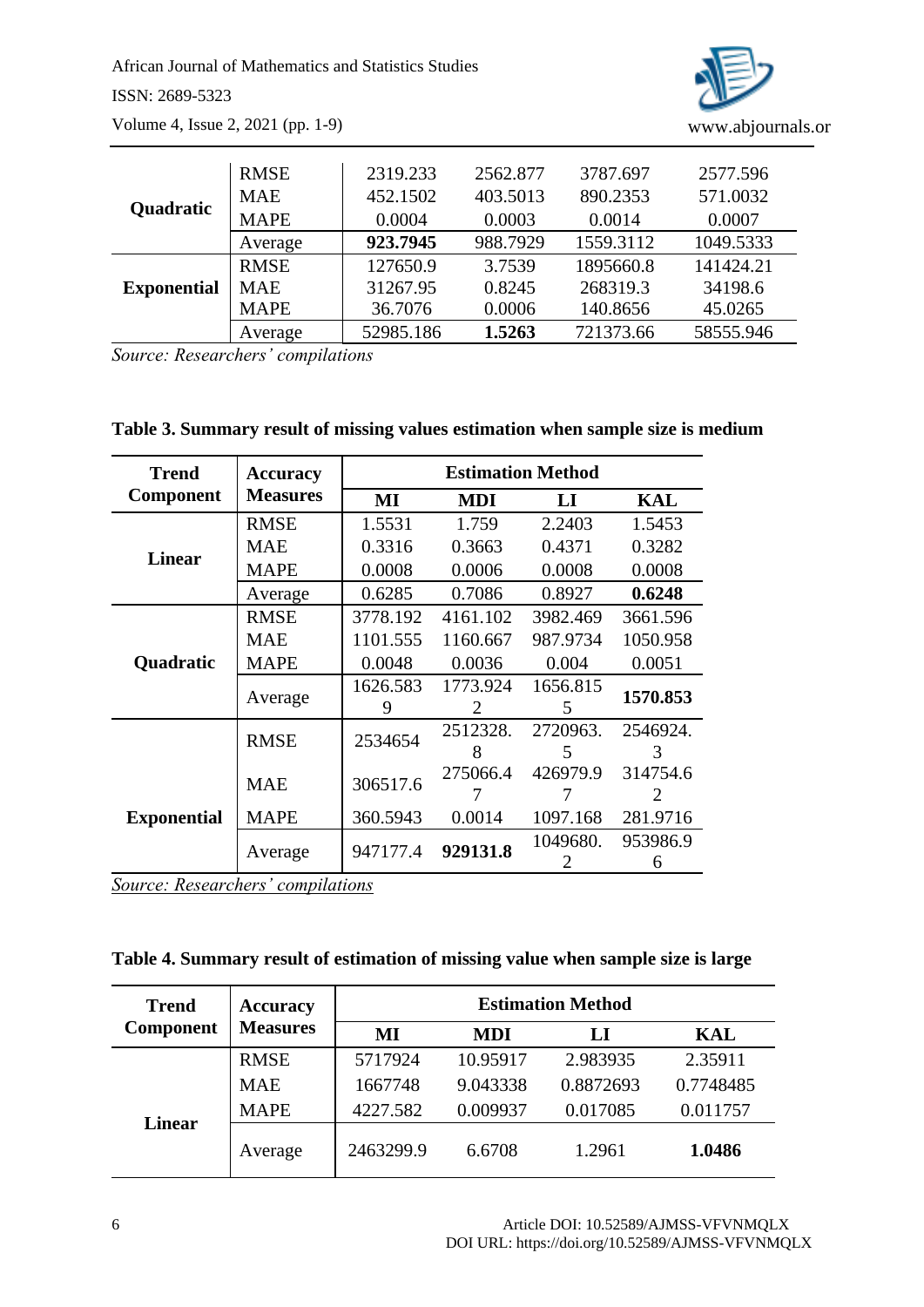African Journal of Mathematics and Statistics Studies ISSN: 2689-5323 Volume 4, Issue 2, 2021 (pp. 1-9)



|                    | <b>RMSE</b> | 3055.605  | 3136.429  | 3695.043  | 3099.308  |
|--------------------|-------------|-----------|-----------|-----------|-----------|
| <b>Quadratic</b>   | <b>MAE</b>  | 976.3247  | 973.6958  | 1088.255  | 984.0337  |
|                    | <b>MAPE</b> | 0.317189  | 0.26505   | 0.473352  | 0.331552  |
|                    | Average     | 1344.082  | 1370.13   | 1594.5905 | 1361.2244 |
|                    | <b>RMSE</b> | 1524381   | 1524916.9 | 8762248.5 | 1570153.9 |
| <b>Exponential</b> | <b>MAE</b>  | 200130.3  | 173719    | 2279966.1 | 234634.2  |
|                    | <b>MAPE</b> | 281.448   | 0.001336  | 102.4718  | 802.0694  |
|                    | Average     | 574930.92 | 566212    | 3680772.4 | 601863.39 |

*Source: Researchers' compilations*

Lastly, Table 4 presents the results of the accuracy measures for the four methods when sample size is large, for the selected trend (linear, quadratic and exponential). In Table 3, the results show that KAL has the lowest (1.0486) average-accuracy measures (RMSE, MAE and MAPE) for linear trend components. Similarly, the results show that MI and MDI have the lowest (MI  $= 1344.0823$ , MDI  $= 566211.9671$ ) average-accuracy measures for the quadratic and exponential trend components respectively. Hence, for large sample size, KAL returns as the best for linear trend structure while MI and MDI return as the best for quadratic and exponential trend structures respectively.

# **CONCLUSION AND RECOMMENDATION**

This paper accesses the performances of Kalman filter algorithm method and other methods of missing value's estimation such as mean imputation, median imputation and linear interpolation. The analyses show the comparative results of the missing values estimation methods under three different trend structures (linear, quadratic and exponential) for small, medium and large sample sizes.

Table 5 presents the summary of the analyses results. The analyses result for linear trend structure show that Kalman filter algorithm method of handling missing data, when sample size was either small, medium or large, performed better than mean imputation, median imputation and linear interpolation methods. Also, the results for quadratic trend structure depict that mean imputation method of handling missing data, when sample size was either small or large, performed better than median imputation, linear interpolation and Kalman filter algorithm methods, whereas Kalman filter algorithm proved better when the sample size was medium. Finally, the results for exponential trend structure show that the median imputation method of handling missing data when sample size was either small, medium or large, performed better than mean imputation, linear interpolation and Kalman filter algorithm methods.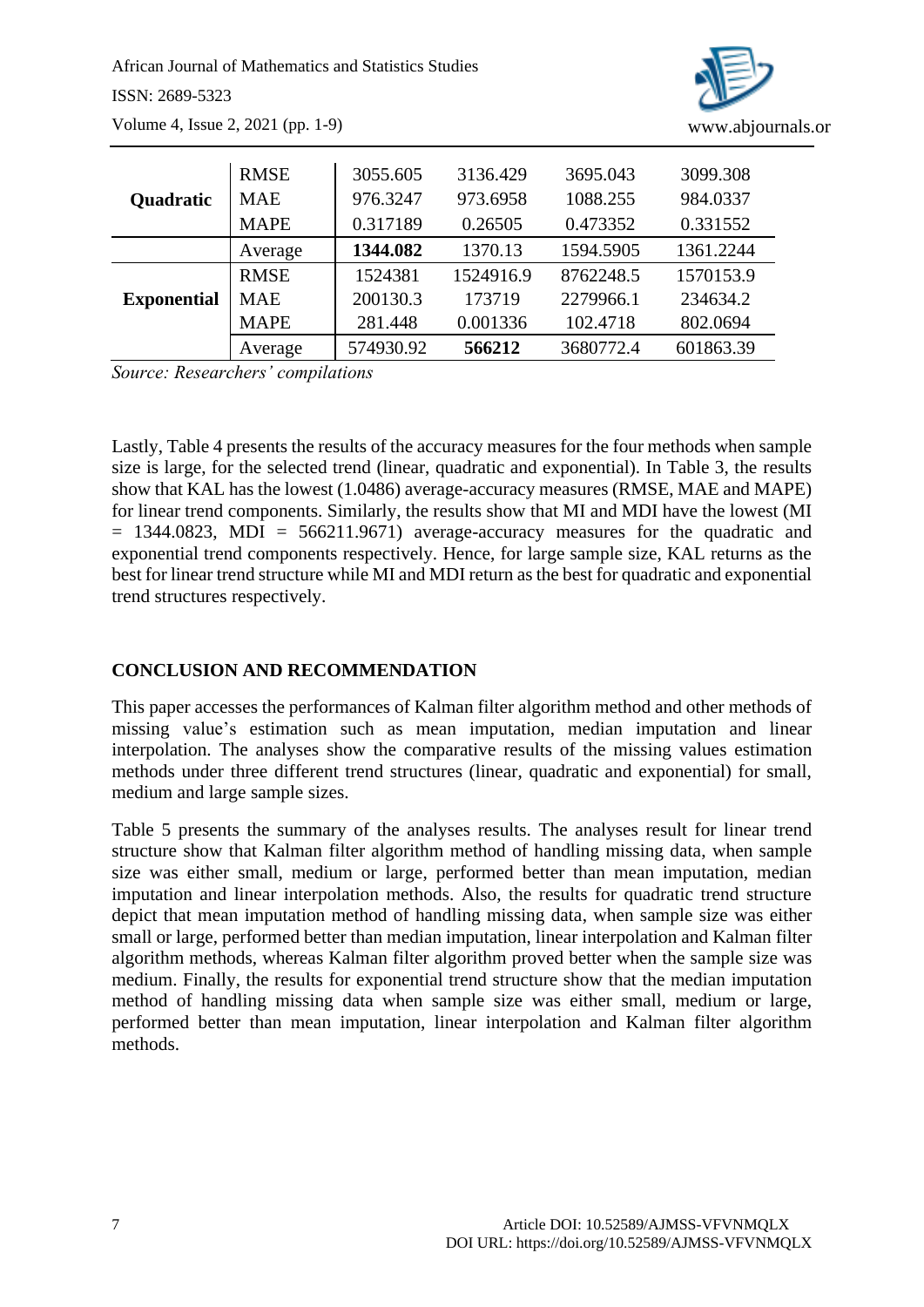

|                        | <b>Sample Size</b> |               |       |  |  |  |
|------------------------|--------------------|---------------|-------|--|--|--|
| <b>Trend Component</b> | <b>Small</b>       | <b>Medium</b> | Large |  |  |  |
| Linear                 | KAL                | KAL           | KAL   |  |  |  |
| Quadratic              | MI                 | KAL           | MI    |  |  |  |
| <b>Exponential</b>     | MDI                | иn            |       |  |  |  |

# **Table 3. Summary result of estimation**

In view of the aforementioned, it is recommended that Kalman filter algorithm should be used in estimating 12% missingness sets of observations in time series with linear trend structure at any size (small, medium or large) of sample until further studies prove otherwise. It is also recommended that median imputation should be used in estimating 12% missingness sets of observations in time series with exponential trend structure at any size (small, medium or large) of sample until further studies prove otherwise. Finally, it is recommended that mean imputation should be employed in estimating 12% missingness sets of observations in time series with quadratic trend structure at small and large sample sizes, while Kalman filter algorithm should be adopted at medium sample size until further studies prove otherwise.

# **REFERENCES**

- [1] Almed, M.R. and Al-Khazaleh, A.M.H. (2008) Estimation of Missing Data by Using the Filtering Process in a Time Series Modeling.
- [2] Cheema, J.R. (2014) Some General Guidelines for Choosing Missing Data Handling Methods in Educational Research. *Journal of Modern Applied Statistical Methods*, 13, Article 3. <https://doi.org/10.22237/jmasm/1414814520>
- [3] Chiewchanwattana S., Lursinsap C. and Chu C.H. (2007). Imputing Incomplete Time Series Data Based on Varied-Window Similarities Measure of Data Sequences. *Pattern Recognition Letters ScienceDirect*, 28, 1091-1103.
- [4] Ding Z., Mei G., Cuomo S., Li Y. and Xu N. (2018). Comparison of Estimating Missing Values in IoT Time Series Data Using Different Interpolation Algorithms. *International Journal of Parallel Programming*, 1-15.
- [5] Harvey, A.C. and Pierse, R.G. (1984) Estimating Missing Observations in Economic Time Series. *Journal of the American Statistical Association*, 79, 125-131. <https://doi.org/10.1080/01621459.1984.10477074>
- [6] Howell, D.C. (2007) The Analysis of Missing Data. In: Outhwaite, W. and Turner, S., Eds., *Handbook of Social Science Methodology*, Sage, London. <https://doi.org/10.4135/9781848607958.n11>
- [7] Iwueze, I.S., Nwogu, E.C., Nlebedim, V.U., Nwosu, U.I. and Chinyem, U.E. (2018) Comparison of Methods of Estimating Missing Values in Time Series. Open Journal of Statistics, 8, 390-399.<https://doi.org/10.4236/ojs.2018.82025>